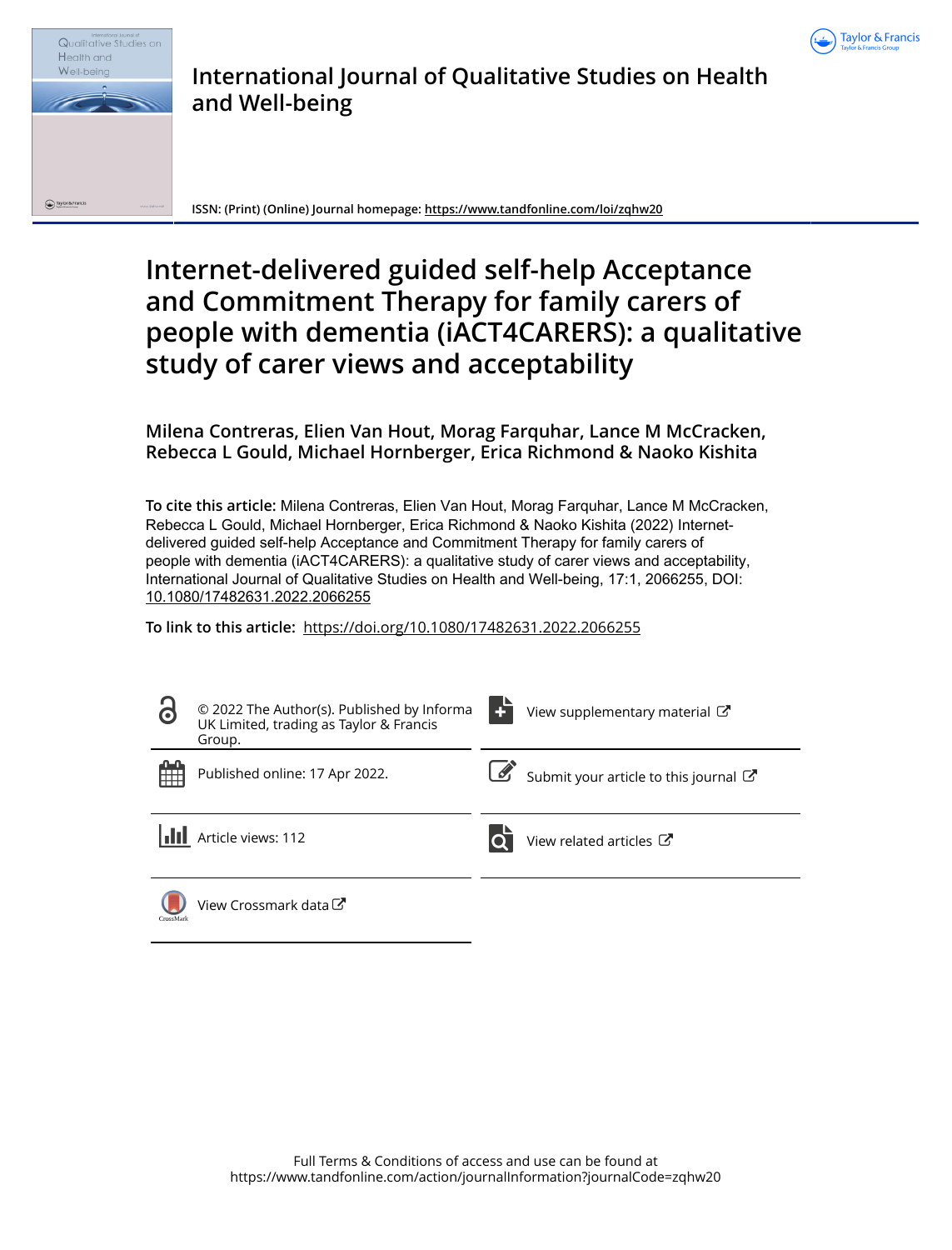EMPIRICAL STUDIES



## **Internet-delivered guided self-help Acceptance and Commitment Therapy for family carers of people with dementia (iACT4CARERS): a qualitative study of carer views and acceptability**

Milena Con[t](http://orcid.org/0000-0002-2956-7575)rer[a](#page-1-0)s<sup>a</sup>, Elien Van Hout <sup>n</sup>, Morag Farquhar n<sup>a</sup>, Lance M McCracken n<sup>[b](#page-1-0)</sup>, Rebe[c](#page-1-0)ca L Gould<sup>c</sup>, Michael Hornberger<sup>[d](#page-1-1)</sup>, Eric[a](#page-1-0) Richmond<sup>e</sup> and Naoko Kishita C<sup>a</sup>

<span id="page-1-1"></span><span id="page-1-0"></span><sup>a</sup>School of Health Sciences, University of East Anglia, Norwich, UK; <sup>b</sup>Department of Psychology, Uppsala University, Sweden; <sup>c</sup>Division of Psychiatry, University College London, London, UK; <sup>a</sup>Norwich Medical School, University of East Anglia, Norwich, UK; <sup>e</sup>Older People's Community Team, Norfolk and Suffolk NHS Foundation Trust, Norwich, UK

#### **ABSTRACT**

**Purpose:** To explore carers' views and acceptability of internet-delivered, therapist-quided, self-help Acceptance and Commitment Therapy (ACT) for family carers of people with dementia (iACT4CARERS).

**Methods:** A qualitative approach with semi-structured interviews was employed with family carers ( $N = 23$ ) taking part in a feasibility study of iACT4CARERS. The interviews were audiorecorded, transcribed and analysed using thematic analysis.

**Results:** Four overarching themes were identified: 1) usefulness and relevance of the content of the sessions, 2) sense of connectedness, 3) the impact of the intervention on participants and 4) acceptability of the online delivery. Positive carer experiences and intervention acceptability were facilitated by learning helpful ACT skills, perceiving the content of the session as relatable to the carers' needs, feeling connected to other carers and the therapist during the intervention, noticing the benefits of the intervention and the user-friendliness of the online platform. Recommendations for a full-scale trial were identified, such as the inclusion of some "face-to-face" interactions (e.g., via video call) between carers and therapists to facilitate a bidirectional interaction and the provision of an additional aide-memoire to improve the learning experiences.

**Conclusion:** Overall, the intervention was acceptable to the family carers. The proposed recommendations should be considered in a full-scale trial.

## **Introduction**

<span id="page-1-9"></span><span id="page-1-8"></span><span id="page-1-6"></span><span id="page-1-4"></span><span id="page-1-3"></span>There is considerable evidence that family carers of people with dementia are at a higher risk of developing anxiety and depression (Collins & Kishita, [2020](#page-10-0); Kaddour & Kishita, [2020](#page-11-0)). Poor mental health is often associated with long-term physical health problems among dementia carers (Pinquart & Sörensen, [2007\)](#page-12-0). Subsequently, this can lead to negative consequences for the care recipient, such as a reduction in their quality of life, increased use of healthcare services and institutionalization (Eska et al., [2013](#page-11-1); Guterman et al., [2019;](#page-11-2) Martyr et al., [2018\)](#page-12-1). Despite this, many carers are not able to access timely psychological support due to various barriers, such as reduced mobility, geographical location, lack of respite care, a shortage of skilled therapists leading to long waiting lists, and difficulties in prioritizing their own health needs (Green et al., [2012;](#page-11-3) Lappalainen et al., [2021;](#page-11-4) Tatangelo et al., [2018\)](#page-12-2).

<span id="page-1-2"></span>It is estimated that one million people in the UK will have dementia by 2025, increasing to two million by 2050 (Prince et al., [2014](#page-12-3)). As a consequence, the annual economic cost of dementia in the UK is expected to double from £26.3 billion to £55 billion by 2040 (Prince et al., [2014\)](#page-12-3). It is estimated that over 60% of people with dementia are living in the community in the UK and around 87% of them receive help from their family members in their daily life (Prince et al., [2014](#page-12-3); Alzheimer's Society, [2017](#page-10-1)). Therefore, there is an urgent need to address the challenges of treatment accessibility and scalability in family carers. One way to do this is to design a service that can be delivered remotely at a time chosen by the carer and that requires only minimal support from healthcare professionals. Evidencebased, online, self-help interventions may fit the need in this population.

#### **ARTICLE HISTORY**

Accepted 11 April 2022

#### **KEYWORDS**

Intervention acceptability; online therapy; informal caregivers; therapeutic relationship; self-compassion

<span id="page-1-7"></span><span id="page-1-5"></span>CONTACT Naoko Kishita **M.Kishita@uea.ac.uk <b>B** School of Health Sciences, Faculty of Medicine and Health Sciences, University of East Anglia, Norwich Research Park, Norwich NR4 7TJ, UK

Supplemental data for this article can be accessed [here](https://doi.org/10.1080/17482631.2022.2066255)

<sup>© 2022</sup> The Author(s). Published by Informa UK Limited, trading as Taylor & Francis Group.

This is an Open Access article distributed under the terms of the Creative Commons Attribution License (http://creativecommons.org/licenses/by/4.0/), which permits unrestricted use, distribution, and reproduction in any medium, provided the original work is properly cited.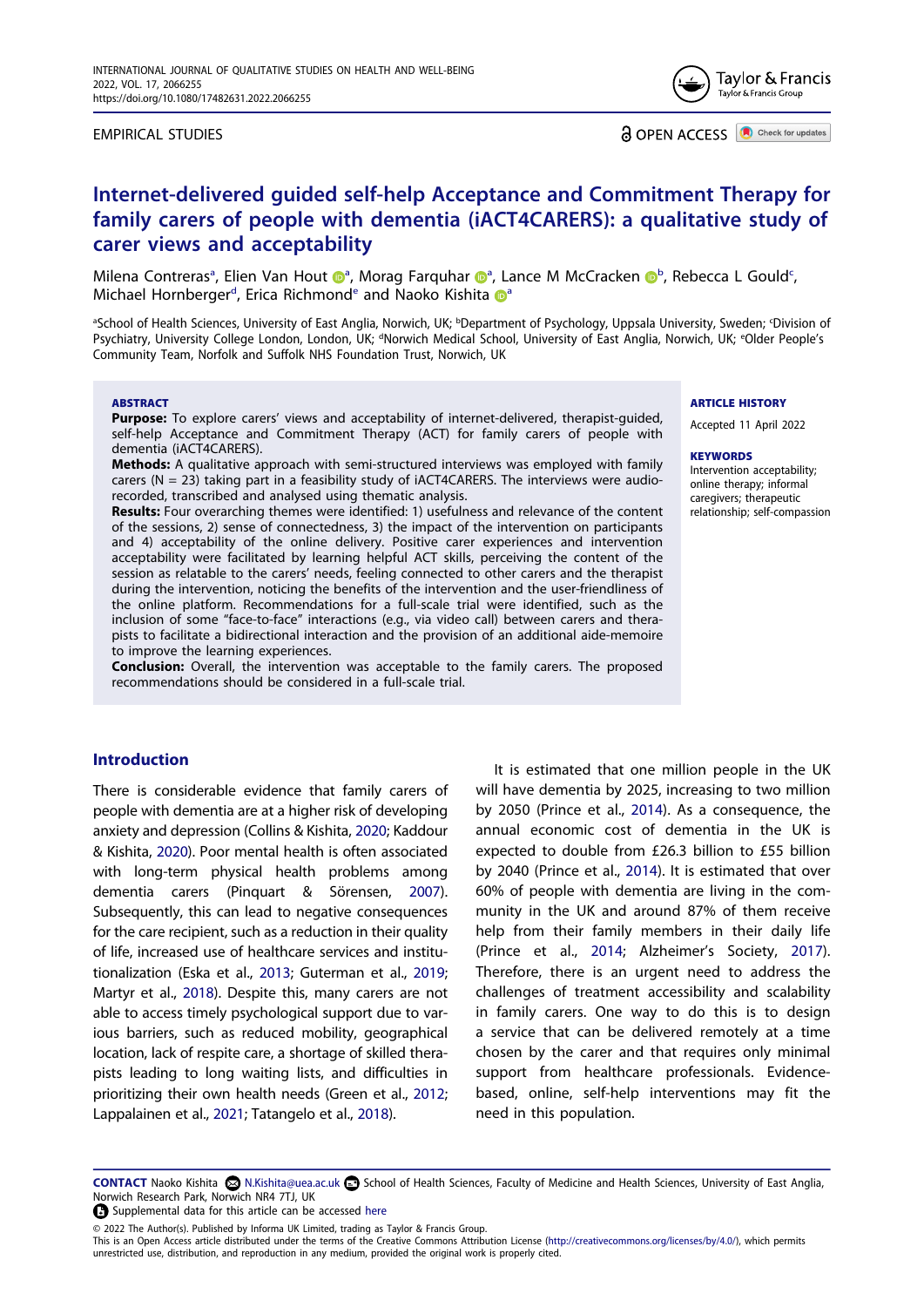Acceptance and Commitment Therapy (ACT) is an evidence-based psychotherapy, which aims to promote psychological flexibility—the ability to step back from difficult thoughts and approach or allow painful emotions, focusing on the present, connecting with what is happening in the moment, clarifying and acting on what is most important to do and building larger patterns of effective values-based behaviour (Hayes et al., [2013](#page-11-5)). Recent systematic reviews have demonstrated that in-person ACT is effective in improving outcomes such as mood and quality of life in various populations including people with depression, anxiety, chronic pain, and somatic health problems (A-Tjak et al., [2015](#page-10-2); Gloster et al., [2020;](#page-11-6) Hann & McCracken, [2014](#page-11-7)).

<span id="page-2-6"></span><span id="page-2-5"></span><span id="page-2-3"></span><span id="page-2-2"></span><span id="page-2-0"></span>Recent randomized controlled trials (RCTs) of inperson ACT for family carers of people with dementia also demonstrated that face-to-face ACT delivered by qualified psychologists is effective in treating anxiety and depression in family carers of people with dementia (Losada et al., [2015](#page-11-8); Márquez-González et al., [2020\)](#page-11-9). Furthermore, recent systematic reviews on internet-delivered ACT suggest that ACT skills can be learnt online and may improve the psychological well-being of nonclinical (e.g., students) and somatic (e.g., people with chronic pain) populations (Brown et al., [2016;](#page-10-3) Thompson et al., [2021;](#page-12-4) Trindade et al., [2021\)](#page-12-5), although research on internet-delivered ACT for family carers of people with dementia remains scarce.

<span id="page-2-1"></span>Following these recent developments in ACT, a feasibility study was conducted aiming to (a) develop an internet-delivered, guided, self-help ACT intervention for family carers of people with dementia; (b) explore whether this new intervention is acceptable among this population; and (c) test whether it is feasible to deliver this intervention within the formal healthcare (i.e., NHS) services in the UK (Kishita et al., [2021](#page-11-10)).

<span id="page-2-4"></span>As part of the earlier completed feasibility study, this qualitative interview study was conducted to evaluate the acceptability of internet-delivered, guided, self-help ACT among family carers of people with dementia. Qualitative research within a feasibility study is critical for addressing issues concerning acceptability, implementation and practicality of interventions. Given the often subtle and complex structures of these issues, qualitative analysis can offer indepth insights on which aspects of the intervention should be improved: a topic that may not be fully captured in the quantitative findings (O'Cathain et al., [2015\)](#page-12-6).

<span id="page-2-8"></span><span id="page-2-7"></span>Following the theoretical framework of acceptability of interventions (TFA; Sekhon et al., [2017\)](#page-12-7), individual interviews explored attitudes towards the intervention, and perceived effectiveness by addressing the following research questions: (a) What is perceived by family carers as helpful or unhelpful regarding the content and delivery method of the intervention?; (b) What benefits and harms did they experience from the intervention?; (c) From a carer perspective, how could the intervention be refined to make it more acceptable in a full-scale trial?

#### **Materials and methods**

### *Study design*

<span id="page-2-9"></span>This qualitative study used semi-structured interviews to explore the views on and acceptability of internetdelivered, guided, self-help ACT among family carers of people with dementia who participated in a feasibility study of the intervention (ISRCTN trial registration number: 18956412). The consolidated criteria for reporting qualitative research (COREQ) checklist (Tong et al., [2007\)](#page-12-8) is shown in the online supplemental material 1. Full ethical approval was obtained from the NHS London—Queen Square Research Ethics Committee (20/LO/0025). All participants provided written consent via post or electronically as part of the main feasibility study.

## *Intervention*

After confirming eligibility, participants (i.e., family carers) were given access to the online programme. In brief, the intervention consisted of eight online sessions in which different interactive exercises illustrating ACT skills tailored for family carers were presented using audio, video and text-based materials. The contents of each session are described in [Table I](#page-3-0). At the end of each session, a reflective section was presented in which participants were encouraged to reflect on exercises and leave comments for the online therapist. This was restricted to a single comment from the participant and a single response from the therapist for each session and the programme did not offer further bidirectional interaction. The minimally trained novice therapists (e.g., assistant psychologists) were recruited from NHS services. Individually personalized feedback was provided by the online therapists to support participants' self-learning. Each session had a gap of seven days before the next session became available. Participants were encouraged to complete all sessions within 12 weeks and were informed that access to the intervention would cease after this period.

In addition, participants had the option to attend three online peer-support groups while completing the online intervention. This option was only available if three or more participants signed up for groups within three weeks from the date of the screening session. If not, participants were asked to start the online intervention without this option. Peer-support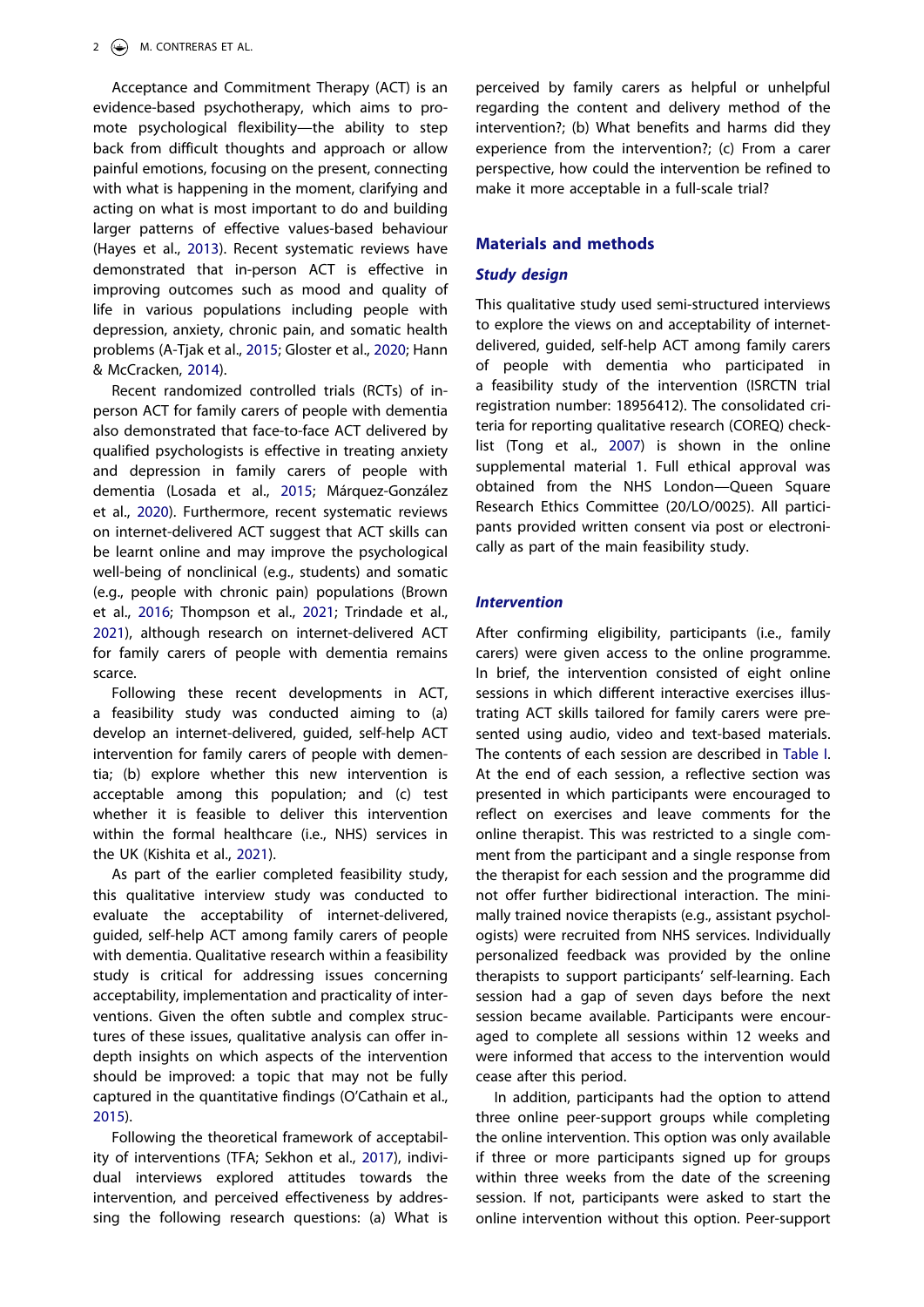<span id="page-3-0"></span>

| Table I. Content of each session of the iACT4CARERS intervention. |  |
|-------------------------------------------------------------------|--|
|-------------------------------------------------------------------|--|

|              | ACT process                                              | Content of the session (learning objectives); by the end of the session, participants will be able to:                                                                                                                                                                                                                                                                                    |
|--------------|----------------------------------------------------------|-------------------------------------------------------------------------------------------------------------------------------------------------------------------------------------------------------------------------------------------------------------------------------------------------------------------------------------------------------------------------------------------|
| Session      | Introduction to ACT<br>Creative hopelessness<br>Openness | Describe the ACT model and the main goal of this therapy<br>See the potential adverse impact of common control strategies (denial, avoidance and<br>suppression of feelings)                                                                                                                                                                                                              |
| Session<br>2 | Values<br>Introduction to committed actions              | Engage with the present moment awareness exercise<br>See the differences between values and goals<br>Identify the important areas of their life<br>Be aware of a lack engagement with some areas of their life (e.g., self-care)<br>Identify the smallest step they are willing to take that would move them towards valued<br>directions                                                 |
| Session<br>3 | Overcoming external barriers                             | See the differences between common external barriers and internal barriers experienced by carers<br>of people with dementia<br>Come up with ideas to overcome their own external barriers using selective optimization and<br>compensation in order to take committed actions<br>Identifying the smallest step they are willing to take that would move them towards valued<br>directions |
| Session<br>4 | Overcoming internal barriers<br>(cognitive fusion)       | See the potential adverse impact of common control strategies (controlling thoughts)<br>Engage with various defusion exercises<br>Identifying the smallest step they are willing to take that would move them towards valued<br>directions                                                                                                                                                |
| Session<br>5 | Overcoming internal barriers<br>(awareness and openness) | See what it means by present moment awareness<br>Engage with various present moment awareness exercises<br>Identifying the smallest step they are willing to take that would move them towards valued<br>directions                                                                                                                                                                       |
| Session<br>6 | Self-compassion                                          | See the potential adverse impact of repetitive self-critical judgements<br>Engage with a self-compassion exercise<br>Identifying the smallest step they are willing to take that would move them towards valued<br>directions                                                                                                                                                             |
| Session<br>7 | Building a pattern of effective action                   | Reconnect with their values<br>Describe a pattern of effective action that reflect their values<br>Identify helpful steps to take when emotional distress is too painful<br>Identifying the smallest step they are willing to take that would move them towards valued<br>directions                                                                                                      |
| Session<br>8 | Summary of ACT<br>Preparing for the future               | Summarize all ACT skills learned<br>Identify some future challenges and see how some of ACT skills may be useful to address them                                                                                                                                                                                                                                                          |

Note. ACT = Acceptance and Commitment Therapy

groups were conducted as video calls via Microsoft Teams and were facilitated by one of the online therapists. There were no explicitly planned therapeutic elements to these peer support groups, and the sessions were led by the participants. More information about the intervention is available in the report on the feasibility study summarizing the quantitative results of the study (Kishita et al., [2021\)](#page-11-10).

#### *Participant selection*

<span id="page-3-2"></span><span id="page-3-1"></span>Participants were recruited through clinician referrals from three National Health Service (NHS) services in England. The study was also advertised in local newspapers and on Join Dementia Research (a national online recruitment tool). Participants who had previously participated in other approved noninterventional dementia studies led by the same study team, and who had consented to be contacted about future studies, were also invited. Inclusion criteria for the feasibility study were: (a) being aged 18 and over, (b) being an unpaid carer for a relative with a clinical diagnosis of dementia, (c) identifying oneself as the primary carer, and (d) presenting with mild-tomoderate depression or anxiety as indicated by a score of 6–15 on the Generalized Anxiety Disorder-7 (Spitzer et al., [2006\)](#page-12-9) or 6–15 on the Patient Health Questionnaire-9 (Kroenke et al., [2001\)](#page-11-11). Participants

were excluded if they were currently (a) receiving psychological treatment, (b) suffering from severe and poorly controlled psychiatric disorder or other conditions that may impair treatment engagement (e.g., cognitive impairment) or (c) had no access to the internet.

All feasibility study participants were invited to participate in a semi-structured interview after they, either, completed all eight online sessions or they lost their access to the online programme after 12 weeks (whichever came first). Thirty-three participants were enrolled in the intervention phase, of which nine participants were lost to the follow-up. Of the remaining 24 participants, 23 agreed to take part in the follow-up interview. One participant declined to take part due to increased caring responsibilities.

## *Data collection*

The feasibility study (intervention phase and followup interviews) was conducted during the COVID-19 pandemic, thus all semi-structured interviews were conducted via telephone or Microsoft Teams video call, depending on career preference. The interviews lasted less than an hour, and no one was present apart from the interviewer and participant during the session.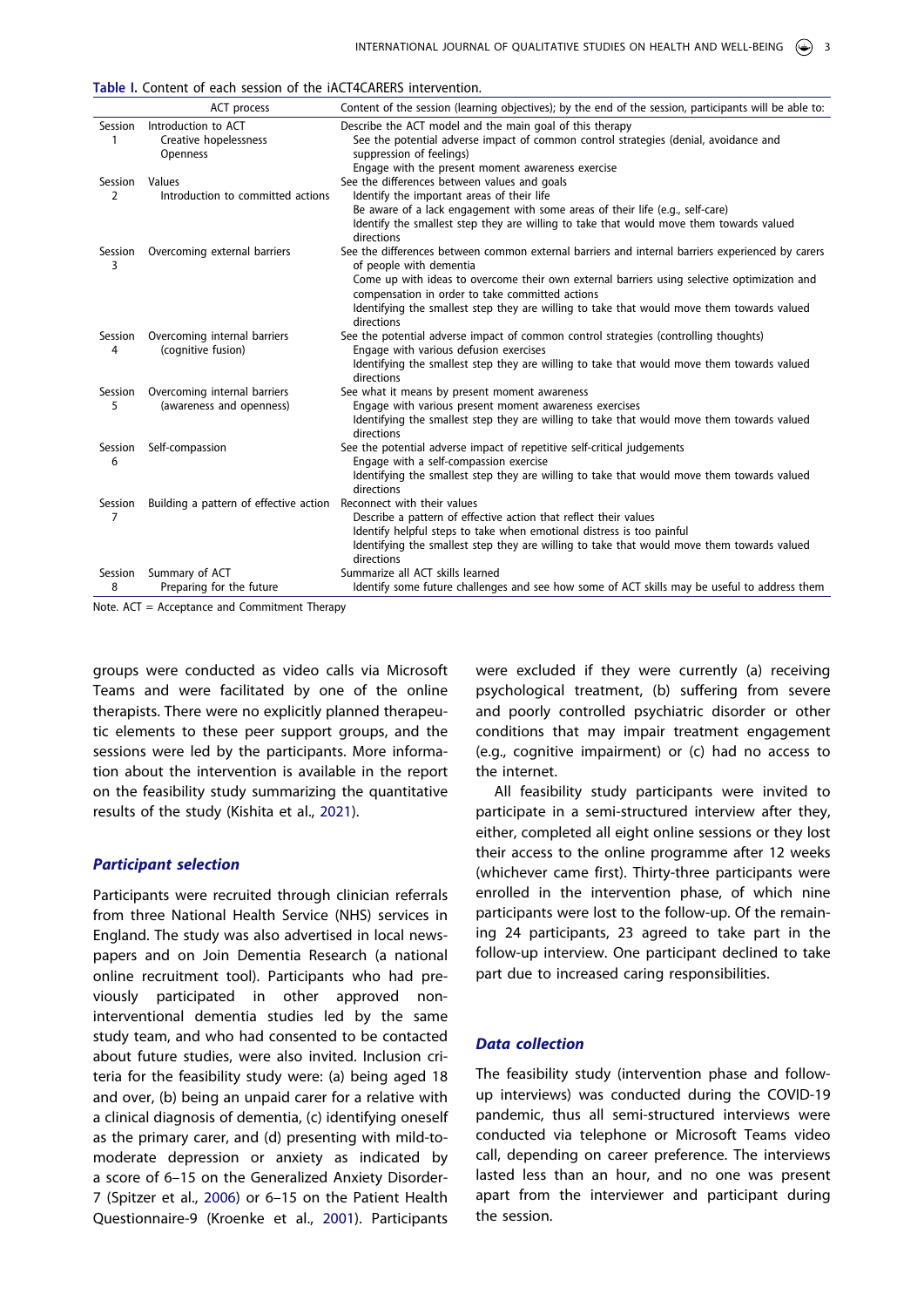<span id="page-4-0"></span>**Table 2.** Characteristics of participants ( $N = 23$ ).

| Carer age (Mean and SD)                        | 62.91 (10.73) |
|------------------------------------------------|---------------|
| Carer gender                                   |               |
| Female                                         | 20 (87%)      |
| Male                                           | 3(13%)        |
| Relationship with the care recipient           |               |
| Spouse                                         | 12 (52%)      |
| Child                                          | 10 (44%)      |
| Sibling                                        | 1(4%)         |
| Hours of caring per week                       |               |
| 0-2 hours per week                             | 2(9%)         |
| 3-10 hours per week                            | 3(13%)        |
| 11-20 hours per week                           | 2(9%)         |
| 21-40 hours per week                           | 2(9%)         |
| 41-80 hours per week                           | 5 (20%)       |
| 81 or more hours per week                      | $9(40\%)$     |
| Care recipient's dementia diagnosis            |               |
| Alzheimer's disease                            | 6(26%)        |
| Vascular dementia                              | 3(13%)        |
| Dementia with Lewy bodies                      | 1(4%)         |
| Frontotemporal dementia                        | 1(4%)         |
| Mixed dementia                                 | $9(40\%)$     |
| Other                                          | 3(13%)        |
| Number of online sessions completed (out of 8) |               |
| 8 sessions                                     | 18 (78%)      |
| 7 sessions                                     | 4 (18%)       |
| 4 sessions                                     | 1(4%)         |
| Optional peer support group participation      |               |
| Attended 0 peer support groups                 | 16/23         |
| Attended 1 peer support groups                 | 7/23          |
| Attended 2 peer support groups                 | 7/23          |
| Attended 3 peer support groups                 | 6/23          |
|                                                |               |

All interviews were conducted by two researchers (EVH, MC) except for four interviews, which were conducted by a research assistant (female) under the close supervision of NK (psychologist, PhD). EVH (female nurse, MSc) and MC (female psychologist, MSc) were experienced in conducting interviews. All interviewers conducted the baseline assessment with participants as part of the feasibility study. Thus, interviewers had a relationship established with participants prior to the commencement of follow-up interviews. The purpose of conducting this qualitative study was clearly explained at the beginning of the interview. To ensure consistency, an interview guide with open-ended questions and prompts to help explore participants' views and acceptability of the intervention, developed based on consensus among the research team members, was used (see supplemental material 2). Participants did not receive these questions beforehand. Digital audio recordings were transcribed verbatim. All transcripts were anonymized and checked for accuracy.

## *Analysis*

This study included a thematic analysis to explore the most common thoughts about the intervention and to understand if the participants found the intervention acceptable or not. The "codebook" approach was followed using a structured coding framework for developing and documenting the analysis while themes were developed and refined through inductive data engagement and the analytic process (Braun <span id="page-4-1"></span>& Clarke, [2021](#page-10-4)). The analysis was led by EVH and MC with co-analysis by NK. The coding process consisted of two steps: (1) researchers independently coded six interviews, comparisons were made, and a consensus on the codes was obtained, (2) the remaining transcripts were then coded by EVH guided by a list of codes created during the first step. Codes were added to the list within collaboration and by mutual agreement of two researchers (EVH, NK). NVivo V12 was used to assist the researcher in the organization and coding of the data.

Once all the transcripts were coded, potential themes and sub-themes were identified and refined based on the agreement between three researchers (EVH, MC, NK). To avoid any potential bias in the data analysis due to the relationship between researchers and participants, three public advisory members with experience of supporting a family member living with dementia were invited to the further data analysis process. This process involved the presentation of the potential themes and sub-themes, followed by an exhaustive discussion. Any controversy or uncertainty that arose during the meeting were resolved in mutual agreement.

## **Results**

Twenty-three participants were interviewed between November 2020 and April 2021; their characteristics are summarized in [Table 2.](#page-4-0) Four overarching themes of the family carers' views on iACT4CARERS were identified: (1) *Usefulness and relevance of the content of the sessions*, (2) *Sense of connectedness*, (3) *The impact of the intervention on participants*, and (4) *Acceptability of the online delivery*. An overview of the overarching themes and sub-themes is provided in [Figure 1a](#page-5-0)nda narrative with supporting illustrative quotes are provided below.

## *Usefulness and relevance of the content of the sessions*

Two sub-themes were identified: "Learning ACT skills being helpful" and "Content being relatable to the carers" experiences and needs'.

#### *Learning ACT skills being helpful*

The family carers taking part in the study expressed that the ACT skills learned throughout the intervention were helpful for improving their experiences of looking after a family member living with dementia. Among the different ACT psychological-flexibilitypromoting techniques introduced in the intervention, the participants particularly valued learning to notice and allow painful emotions while focusing on the present and connecting with what is happening in the moment. These skills enabled carers to step back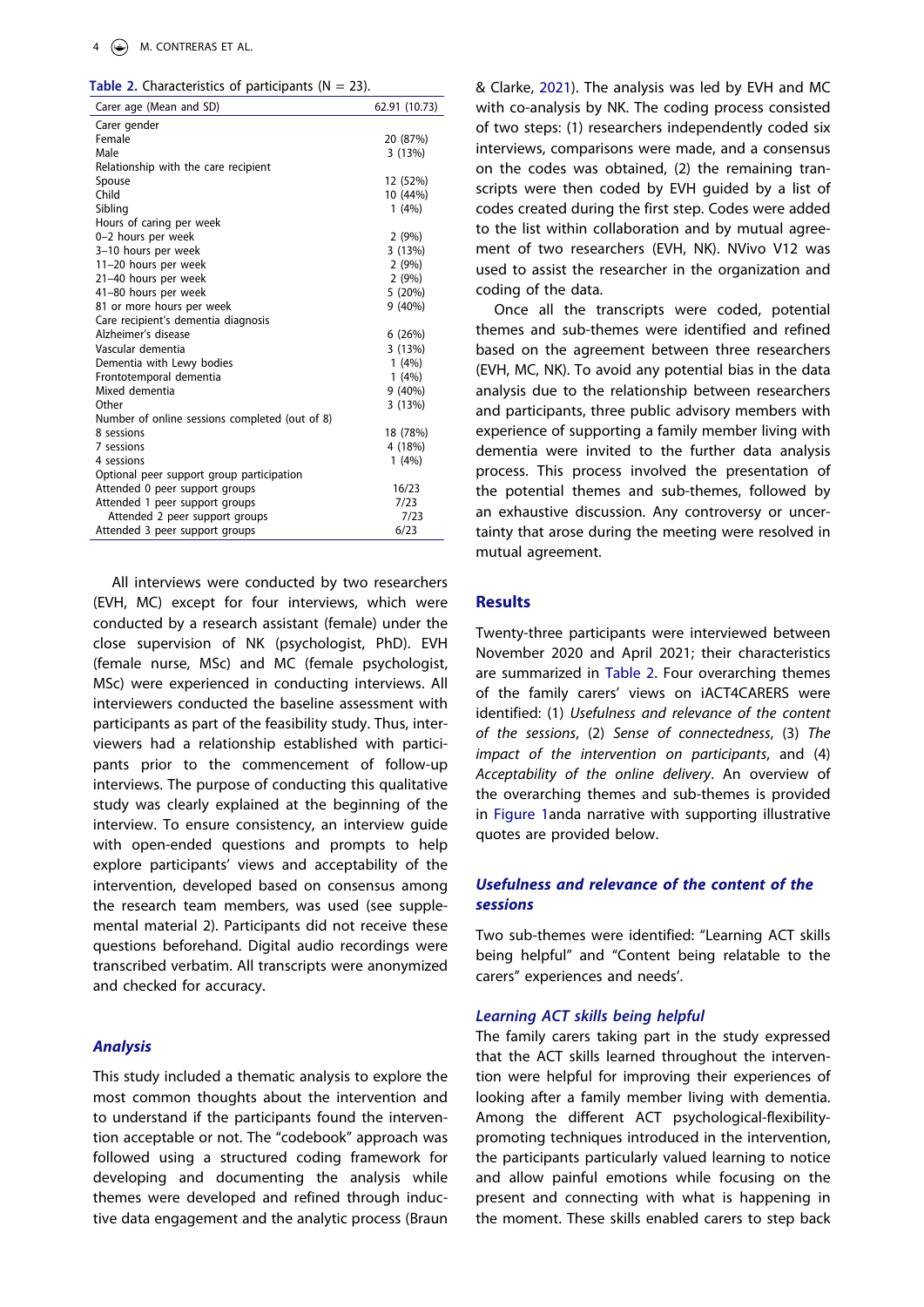

<span id="page-5-0"></span>**Figure 1.** Overview of overarching themes and sub-themes.

from their worries or feelings of guilt and to appreciate the time spent with the care recipient. However, above all, the most valued exercise among the majority of participants, but also equally highlighted as one of the most emotionally difficult exercises, was an audio-guided, self-compassion exercise.

"I really practised keeping myself in the present, so that I could really enjoy her company. Because that's something I know I tend to do, my mind tends to start rushing forward to either what I've got to do later that day or, you know, something that's happened yesterday." (Participant 11, wife).

"I do think it helped me to sort of move outside of myself and look at myself from the outside. Looking like I was a friend and thinking to myself. If it was my friends, 'what would I be saying to them?' So, I found that quite helpful, to sort of say these things to myself. You are doing a hard, quite difficult job and it is okay to sort of feel sometimes angry or resent or tired. You know, to not feel bad about yourself. Keep a sort of compassion, I found that very useful." (Participant 04, daughter).

## *Content being relatable to the carers' experiences and needs*

Another aspect that appeared to facilitate acceptability of the intervention was the simplicity and relevance of exercises and metaphors used to illustrate ACT techniques. The participants felt that the exercises and metaphors were simple and easy to understand and to remember, particularly when they were struggling with their caregiving tasks; despite this simplicity they were also still effective. Moreover, the imaginary carer "Mrs Stewart", a lady looking after her husband with dementia, used throughout the

intervention to demonstrate when and how ACT techniques could be implemented, was also highly appreciated by the participants. The participants expressed that they were experiencing similar obstacles to the example of "Mrs Stewart" and that seeing Mrs Stewart overcoming challenges using ACT skills was inspiring.

" ... you used lots of metaphors to help you remember, because when you're caring for the person that you're caring for, when it's in the heat of the moment and when you're on the frontline, sometimes it's hard to remember things. So using the metaphors like the garden and the tree in the centre of the garden, that really helped me in the heat of the moment to remember what I learnt and to recap on it." (Participant 16, daughter).

#### *Sense of connectedness*

Two sub-themes were identified: "Feelings of connection with other carers" and "Ambivalent feelings towards the interactions with therapists".

#### *Feelings of connection with other carers*

Even though the carers were completing the intervention on their own and, in most cases, without any interaction with other participants, many of them reported feeling somehow connected with other carers. Learning that their thoughts, feelings and difficulties were normal and common among dementia carers, made the participants feel more accepting of themselves and less lonely. This feeling of connection with other carers was also increased by knowing that other participants were completing the intervention.

"I was quite amazed about how common the things that I think and feel ... because I thought it was just me. When I was reading things, when people are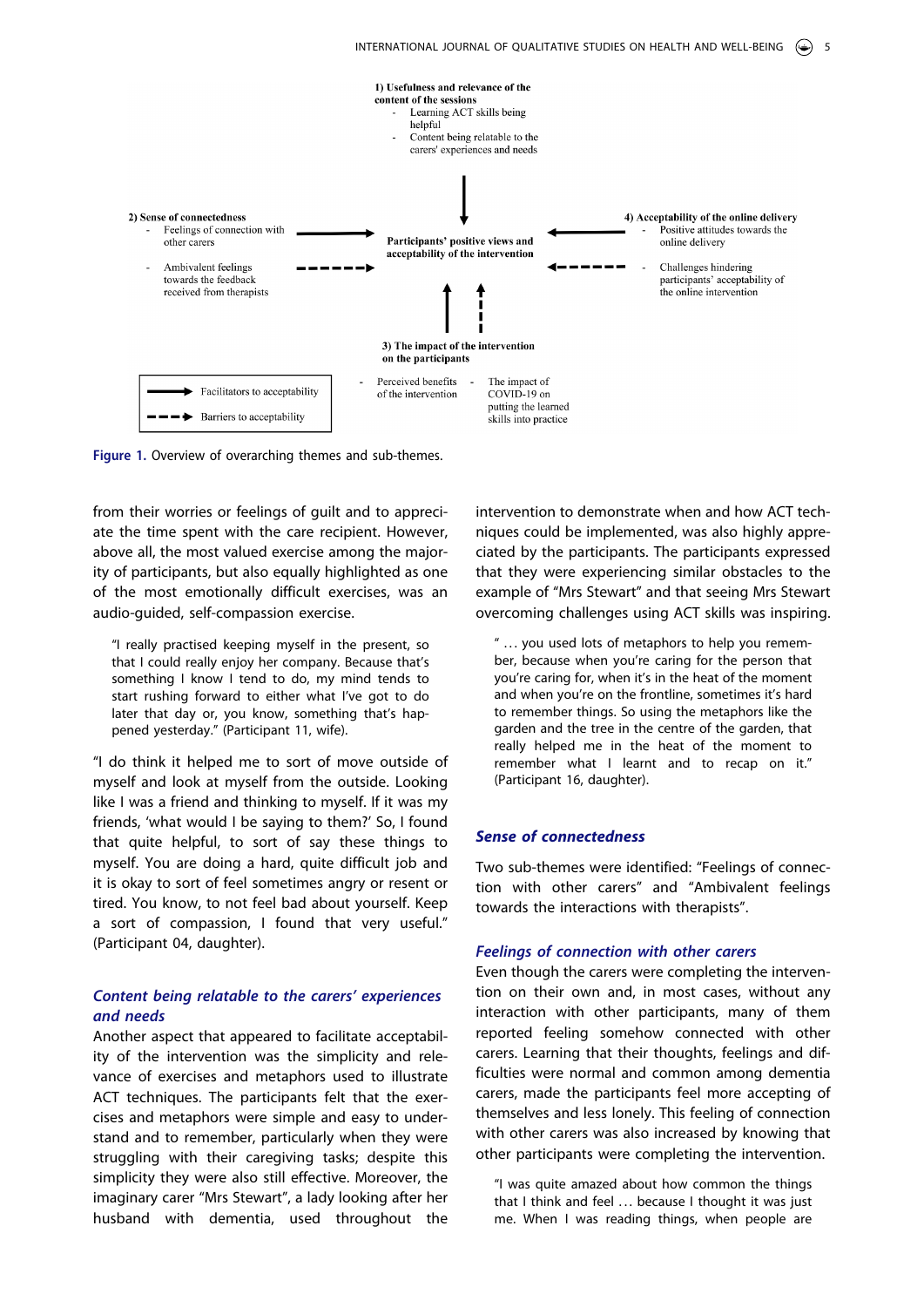looking after their relatives and everything, I thought I was just the one who got so worried and frustrated. (. . .) Basically, it's taught me that everything I think, and feel is quite normal." (Participant 20, daughter).

"And knowing that there were people all over the country experiencing this and dealing with this and listening to the same programme that I was listening to, it did make me feel part of a community. (. . .) although I didn't attend any of the support groups, I did get the really strong feeling that I wasn't alone. Because I really felt that giving other examples and just knowing that this programme was there for lots and lots of people because they wouldn't just do it for me, you know what I mean, and I did feel less alone." (Participant 09, sister).

For those participants that attended the peer support groups this sense of connectedness was even more evident. These carers felt that taking part in the peer support groups allowed them to meet and talk to people that were going through a similar situation and that could truly relate to their struggles. Moreover, the participants felt that it was helpful to learn from other carers' experience with the intervention and with their role in looking after a person with dementia. This additional opportunity appeared to facilitate acceptability of the intervention.

"I think it's just nice to connect with other people, and maybe not in exactly the same situation as you but are facing very similar things in their lives. (. . .) because they all know what it's like, you know, when you're living alongside somebody with dementia. They all understand what it's like, whereas friends don't always understand, and family don't always understand. They don't see the whole." (Participant 11, wife).

## *Ambivalent feelings towards the interactions with therapists*

Another important element of the intervention, which enabled the sense of connectedness among the participants, was the interaction they had with their therapist. Most of the participants expressed that the feedback received from their therapist was encouraging and helped them continue with the intervention. One of the most valued aspects of feedback reported was feelings of being listened to by someone and reassurance from their therapist that the way they were feeling was normal among carers.

"What worked a bit when she came back to me that other people feel just like I do. That really helped. It helped me to feel like I was not alone really in this. Maybe. I think that was just really good, you know. Knowing that someone is listening to me. I listen to my parents all the time. And someone was actually listening to me and said, 'okay this is normal how you feel'. That was good." (Participant 05, daughter).

However, some participants felt that the interactions with their therapist were not very helpful as they

perceived that the therapists' feedback was not personalized enough and, thus, it did not resonate with them. Further difficulty in the interactions with the therapists were reported. These included the delay in receiving feedback from their therapist (i.e., no live interaction) and the fact that the text-based feedback was explicitly limited to a single exchange after each session (i.e., no bidirectional interaction). The carers suggested including some "face-to-face" interaction with the therapists to facilitate a bidirectional interaction, which could improve the acceptability of the intervention.

"In the early stages, I wasn't writing very much because, I suppose, I just didn't, I didn't feel that I had learnt an awful lot then, and I didn't think, there wasn't a lot to say, and so her responses were fairly bland, you know, but then as I wrote more as I went through it and wrote more, the responses were more helpful." (Participant 03, wife).

"I found the feedback fairly helpful but the problem with not being able to have a conversation with somebody is that you can't give feedback straightaway (...). I think the feedback, that'll be useful to have that maybe face to face. It's just to have some kind of two-way interaction." (Participant 07, daughter).

## *The impact of the intervention on participants*

Two sub-themes were identified: "Perceived benefits of the intervention" and "The impact of COVID-19 on putting the learned skills into practice"

### *Perceived benefits of the intervention*

There was clear evidence from the participants' point of view that they benefitted from the intervention and several aspects of improvement in their life were reported. One of the commonly reported perceived benefits was increased awareness of their own needs. Many carers expressed that the intervention helped them to understand the importance of selfcare and to prioritize their own needs rather than only focusing on the needs of their care recipient. Moreover, the intervention allowed the carers to ask for help from other people when needed without feeling too guilty for doing so. One of the most reported benefits of the intervention was increased value-based activities (e.g., doing more exercises to improve their own health). The intervention helped the carers to identify what truly mattered to them beyond caring for the person with dementia and to take small steps that would bring them closer to their values.

"It was very much the reflecting on what your particular attitude was to the person you're caring for, and, and to open your mind to make sure that you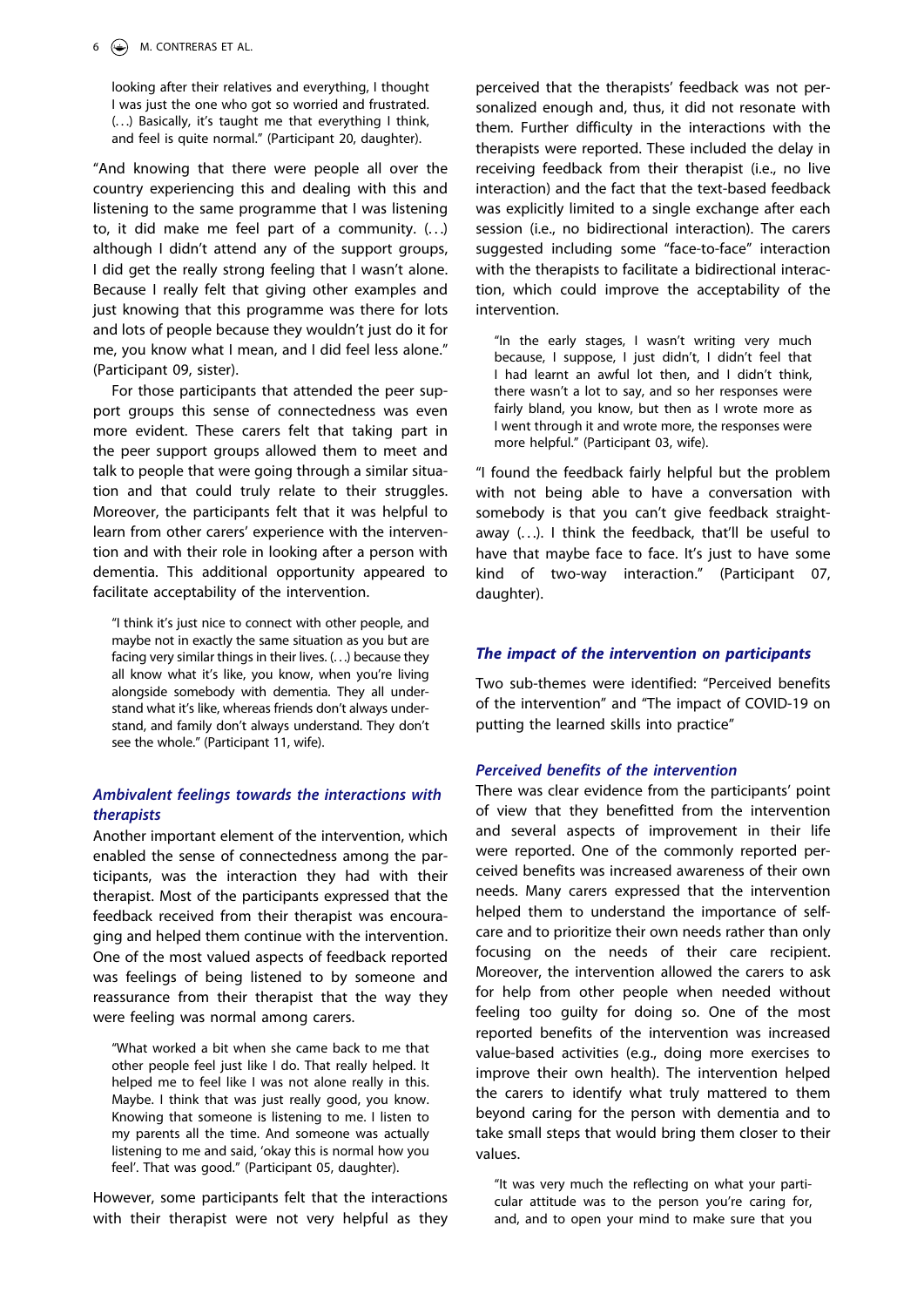were looking after your own wellbeing, as well as looking after the person that you're caring for. (...) it reinforced the strong message that I should put in more effort to look after myself, rather than dedicating all my time to my wife who is the person in need of care ... " (Participant 01, husband).

"I've definitely asked for help more from my family. I wasn't asking for help because they've got such a lot on themselves, but I thought I must let them know that I needed help, even if they couldn't give me any." (Participant 13, wife).

## *The impact of COVID-19 on putting the learned skills into practice*

Despite the aforementioned benefits, many participants expressed that the COVID-19 pandemic hindered the opportunity of putting the learned skills into practice. Most of the participants completed the intervention when the UK was under public health restrictions (i.e., lockdown) and, therefore, the participants felt that they were not able to engage in activities they really wanted to do (e.g., meet friends). The intervention encouraged participants to take small steps that are feasible but still reflected their values, however, the content was not tailored enough for challenges related to the COVID-19 pandemic. For this reason, some participants felt that they would have gained more from the intervention if they had completed it on another occasion.

"(. . .) because of lockdown and being unable to carry through what I'd learnt during the sessions, you know, I wasn't able to physically carry it through. I could do things like decide what I wanted to do and make phone calls, but I couldn't do things like meet up with people. So that was difficult so it's nothing to do with the programme, it was the time thing, but you know what, COVID doesn't know when is a good time." (Participant 07, daughter).

"I think I would have gained more from it [the intervention] if I was actually able to put some aims down and was able to actually act on more things than I was able to do during the course of the programme." (Participant 12, wife).

### *Acceptability of the online delivery*

Two sub-themes were identified: "Positive attitudes towards the online delivery" and "Challenges hindering participants" acceptability of the online intervention'

## *Positive attitudes towards the online delivery*

There was clear evidence that the delivery method of the intervention (i.e., internet-delivered) was acceptable to the participants. Many carers expressed that the online mode of delivery gave them more flexibility to complete the sessions and that the time and effort

required to complete the intervention was perceived as not demanding. The combination of these factors appeared to facilitate acceptability of the mode of delivery, considering the constraints of being a carer. The participants also found that the online platform in which the intervention was delivered was easy to access and navigate, which was another aspect that increased the acceptability of the delivery method.

"I really liked the fact that it was online, because when you're caring for someone, it's hard to be in a particular place for a particular time, because you never know what's going to happen (...). So, I just thought it was one less pressure for me, because I knew that I was in control of it." (Participant 16, daughter).

"I didn't have any problems logging in or anything like that. I managed to . . . if I wanted to go back and look at something, I managed to find it. I'm not very computer-savvy, so if I can do it, it will be okay." (Participant 10, wife).

## *Challenges hindering participants' acceptability of the online intervention*

The carers highlighted some challenges they experienced in relation to the online delivery that perhaps could be improved in a full-scale trial. The participants were able to revisit all audio- and video-recorded exercises and metaphors from previous sessions throughout the intervention, however some felt that being able to only revisit these materials was not enough. They expressed that they wished they had the opportunity to revisit the whole session they completed so that they could check the responses they had made to questionnaires within the session (e.g., a questionnaire on their values). Participants also expressed that having to wait one week for the next session to become available was somewhat restrictive. Since the participants had a set time frame (i.e., 12 weeks) to complete all eight sessions they wished they had more flexibility on when to start the next session.

"So, sometimes I would have liked to have gone back over my answers to some of the sessions to be reminded of what I actually said or wrote because sometimes I'd be asked a question about something I might have identified earlier on and I'd be thinking do you know what, I really can't remember what I identified. So, yes, I would have liked to have sort of been able to go back over things." (Participant 07, daughter).

"One of the things that could be changed, I think, was once you've done one session, you have to wait seven days for your next session to be available, and unfortunately because I missed the two weeks with things that were going on in life, I was hoping that I would be able to catch up but not realising that I would have to wait seven days.  $(...)$  if there is a cut off time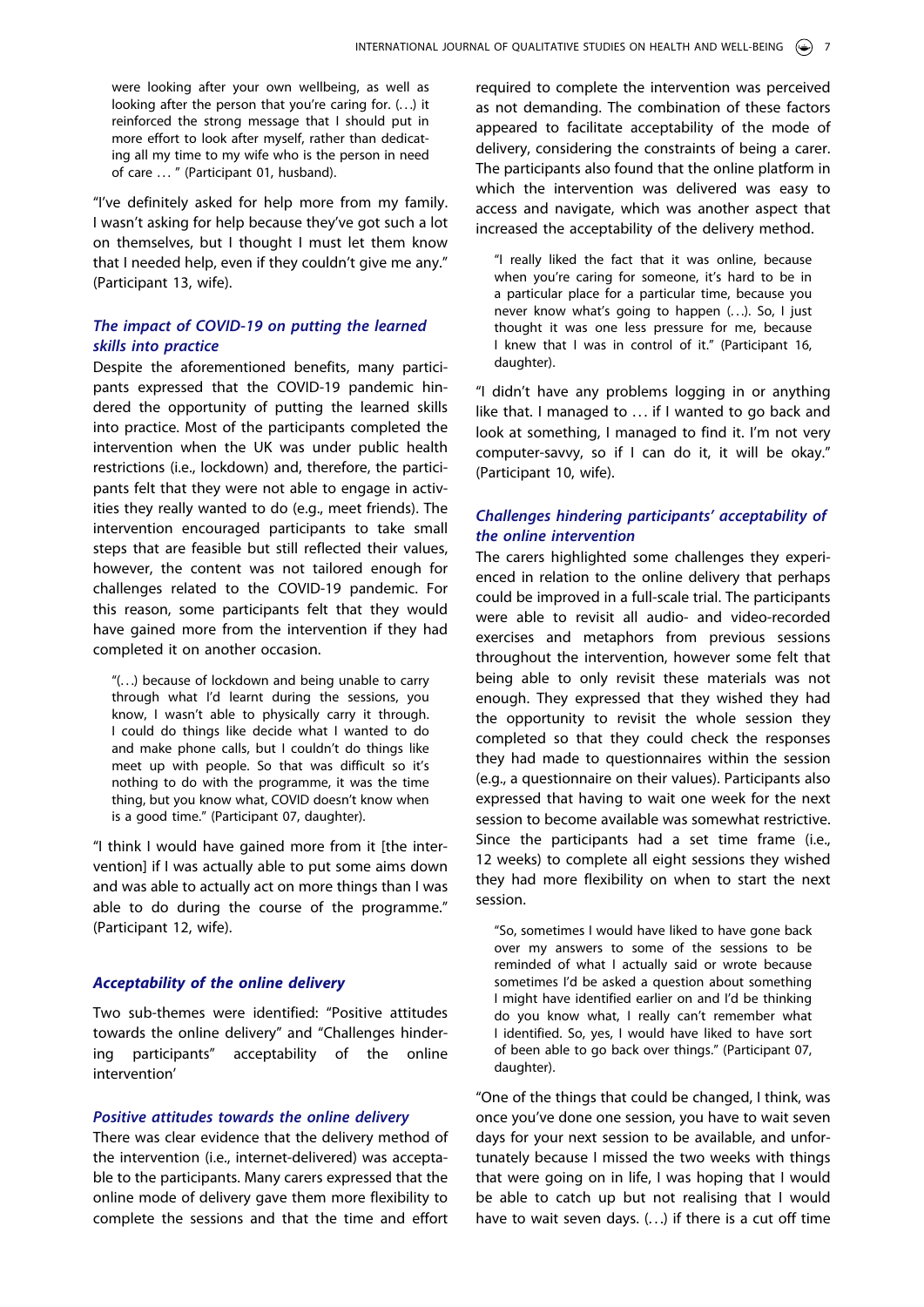for the end of the course and people are behind, there should be that facility where they can catch up at their own pace." (Participant 18, son).

## **Discussion**

This study aimed to understand the views and acceptability of internet-delivered, guided, self-help ACT among family carers of people with dementia. Four overarching themes were identified in the semi-structured interviews with carers: usefulness and relevance of the content of the sessions, sense of connectedness, the impact of the intervention on participants and acceptability of the online delivery.

<span id="page-8-8"></span>The findings demonstrated that learning ACT skills that promoted psychological flexibility was helpful for the carers, and the relevance of the content and the usefulness of these techniques appeared to facilitate acceptability of the intervention. Common adverse psychological processes among family carers of people with dementia, include self-criticism, avoidance of positive emotional experiences (e.g., avoiding feelings of enjoyment from pleasurable activities) and feelings of guilt (Márquez-González et al., [2014](#page-11-12), [2010\)](#page-12-10). Previous studies demonstrated that selfcompassion techniques can be effective for reducing such self-criticism and feelings of guilt and for improving acceptance of difficult emotions and thoughts among family carers (Gallego-Alberto et al., [2021;](#page-11-13) Han et al., [2021;](#page-11-14) Lloyd et al., [2019;](#page-11-15) Márquez-González et al., [2014\)](#page-11-12). This may support why self-compassion was particularly appreciated by most of our participants. Moreover, a recent pilot study offering online ACT session to carers of people with dementia via videoconference (Han et al., [2021](#page-11-14)) demonstrated that the participants felt that being more self-compassionate helped them to reduce self-criticism, feelings of guilt and to start taking care of themselves following the intervention, which consistent with our findings.

<span id="page-8-7"></span><span id="page-8-4"></span>There was clear evidence that participants perceived themselves as having benefitted from the intervention. Benefits, such as being able to allow oneself to ask for help from other people, increased awareness of own needs and increased engagement in value-based activities were also reported in a recent study where dementia carers completed an online ACT intervention (Han et al., [2021\)](#page-11-14). There is considerable evidence supporting that the perceived benefits of interventions are linked with greater acceptability of the intervention (Berry et al., [2016;](#page-10-5) Morrison et al., [2014](#page-12-11)). This also appeared to facilitate acceptability in the current study.

<span id="page-8-9"></span><span id="page-8-5"></span><span id="page-8-1"></span>The findings of this qualitative study also highlighted that, despite the virtual context in which the intervention was delivered, feelings of connection with other carers were evident among the participants. This was mainly achieved by the participants becoming aware that their emotional experiences were normal and common among other carers through the intervention. This sense of connectedness is particularly important considering the high prevalence of loneliness in family carers of people with dementia (i.e., 61.4% of carers reported feeling at least moderate loneliness; Victor et al., [2021\)](#page-12-12).

<span id="page-8-11"></span><span id="page-8-2"></span>Previous studies have found that family carers of people with dementia desire interpersonal support (Contreras, Mioshi et al., [2021](#page-10-6); Lauritzen et al., [2015](#page-11-16)). Although opportunities for face-to-face interpersonal communication with the therapist were limited due to the nature of the intervention, the findings here highlight that participants still benefitted from the written feedback in this study. Notably, feelings of loneliness were likely aggravated during the COVID-19 pandemic as a consequence of the public health restrictions (Alzheimer's Society, [2020](#page-10-7)). In this context, a sense of connection with other participants, and the positive therapeutic relationship with the therapists, appeared central to the acceptability of the intervention. This feeling was also shared by the therapists that took part in the feasibility study (Contreras, Van Hout et al., [2021](#page-10-8)).

<span id="page-8-3"></span><span id="page-8-0"></span>A combination of several factors made the online mode of delivery acceptable for these carers. The online delivery increased flexibility around completion of sessions. The platform in which the intervention was delivered was easy to access and navigate and the time and effort required to complete the intervention was perceived as feasible. Previous studies have reported several advantages in using internetdelivered interventions with family carers of people with dementia. For instance, internet-based interventions facilitate access to support among family carers who are often unable to leave the care recipient unattended, as well as those limited by geographic and mobility constraints (Lappalainen et al., [2021](#page-11-4)).

<span id="page-8-10"></span><span id="page-8-6"></span>Despite such advantages and the fact that online interventions may be highly acceptable to service users, some healthcare professionals may be hesitant regarding the implementation of this type of technology-based intervention. Some healthcare professionals still believe that online-delivered interventions are less effective than face-to-face interventions due to the lack of personal contact and the extra challenges to build a strong therapeutic relationship (Kuso et al., [2021](#page-11-17); Sucala et al., [2012](#page-12-13); Thew, [2020](#page-12-14); Wehmann et al., [2020](#page-12-15)). As a consequence, these professionals may decide not to signpost carers to these types of online interventions. Future research should aim to address these concerns among healthcare professionals to achieve successful implementation of online interventions for family carers of people with dementia.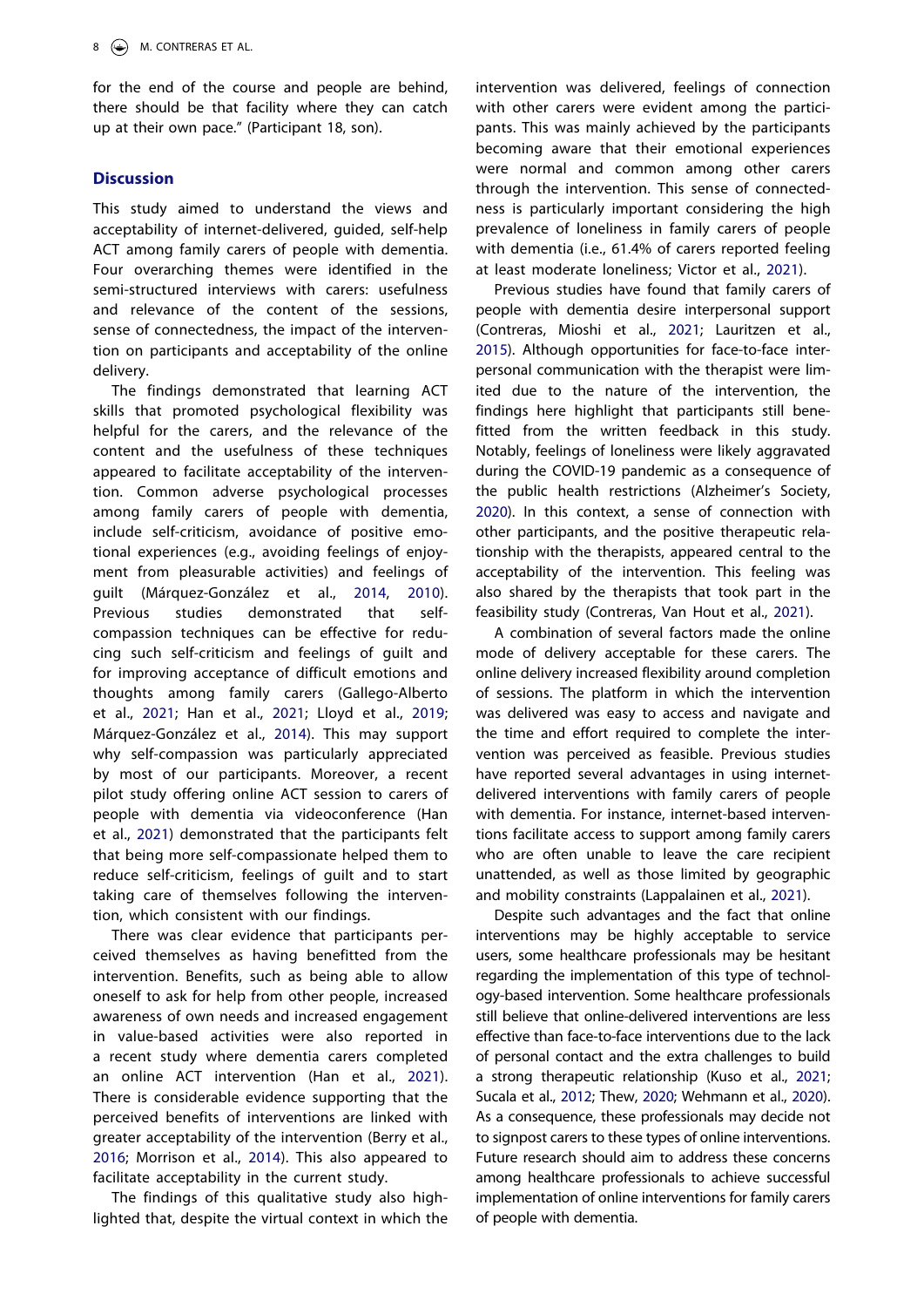Overall, the intervention was acceptable to the participants, but some challenges were also identified. One of the key areas for improvement identified was enhancing the interaction between participants and therapist. The carers expressed a need for some faceto-face and bi-directional interactions, such as having the opportunity to have a video call with their assigned therapist. A recent systematic review on blending face-to-face and internet-based interventions demonstrated that the blended approach can save clinician time, produce lower dropout rates and are cost-effective (Erbe et al., [2017](#page-11-18)). This additional face-to-face element, even if it is virtual, may lead to increased benefits, and thus should be considered in a full-scale effectiveness trial.

<span id="page-9-1"></span>Other potential challenges included limited flexibility of some programme functions. Some carers had concerns about not remembering the responses they had made to questionnaires in previous sessions as they did not have access to these records once the session had been completed. In addition, since the participants had a set time frame (i.e., 12 weeks) to complete all eight sessions, they wished they had more flexibility in when to start the next session. Providing additional aide-memoire and more flexible scheduling of sessions may need to be considered in a full-scale trial to enhance the participants' experience of the intervention.

<span id="page-9-2"></span>Despite the increasing number of online interventions developed in recent years, studies assessing the acceptability of those interventions remain scarce. A recent systematic review on usability and acceptability of internet-based interventions for family carers of people with dementia found that only three out of ten studies used qualitative interviews to explore carers' in-depth views on acceptability (Ottaviani et al., [2021](#page-12-16)). None of those three interventions focused solely on psychological components; instead, their main focus was the provision of an online social support platform or education. Furthermore, all three interventions differed in delivery methods, including two that did not involve therapists (Dam et al., [2019](#page-11-19); Duggleby et al., [2019;](#page-11-20) Kovaleva et al., [2019\)](#page-11-21). The current study provides evidence supporting that internet-delivered guided self-help psychotherapy, which includes interactions with an online therapist, is acceptable to dementia family carers presenting at clinical levels of depression and anxiety at baseline.

<span id="page-9-0"></span>There were some limitations to the study. This intervention was tested in a group of carers who did have internet access. Moreover, no data was collected on how much knowledge and confidence participants had about using the internet and how often they used the internet at baseline. Therefore, it is possible that those with little or no computer literate declined to take part in the study. Most of the participants who took part in the feasibility study were wives and daughters of the person with dementia (i.e., female

carers). Thus, the experiences of male carers are underrepresented. Future research should explore the acceptability of this type of intervention and the reasons for the lower uptake among male carers. The information on the ethnicity of carers was not collected as part of the study. However, the participants were mainly recruited from the East of England and Greater London areas, where most of the community is White British, and so the results may not be generalizable to a broader population. The acceptability of iACT4CARERS should be explored among carers from ethnic minority groups to enable investigation of wider implementation.

#### *Conclusion*

Overall, internet-delivered, guided, self-help ACT was acceptable to family carers of people with dementia who were able to access it. Positive experiences and the acceptability of the intervention were facilitated by learning helpful ACT skills, perceiving the content of the session relatable to the carers' needs, feeling connected to other carers and the therapist during the study, noticing the benefits of the intervention and the user-friendliness of the online platform. It is recommended that a future full-scale effectiveness trial includes some "face-to-face" bidirectional interactions, such as video calls, between participants and therapists. Improving the flexibility of some of the programme functions (such as the ability to rehearse past learning and more flexible "on-demand" access to session content) may further improve acceptability of the intervention to participants in a future trial. These suggested improvements should also be considered in the development of other future internetdelivered, guided self-help psychotherapies for family carers of people with dementia.

#### **Acknowledgments**

The authors would like to thank our patient and public involvement research partners Ruby Ali-Strayton, Geoff Angel and Peter Davis for their invaluable insights at every stage of the design and conduct of the research.

The authors also would like to thank Norfolk and Suffolk NHS Foundation Trust, Hertfordshire Partnership University NHS Foundation Trust and Octagon Medical Practice for their enormous support even throughout the COVID-19 pandemic.

The huge contribution of research staff and principal investigators is duly acknowledged: Amanda Wheeler, Dr James Miller, Dr Aditya Nautiyal, Dr Shaheen Shora and Dr James Miller. Thank you also to the trial therapists involved in the delivery of the interventions and to the clinical managers who supported staff engagement with the study.

### **Disclosure statement**

No potential conflict of interest was reported by the author(s)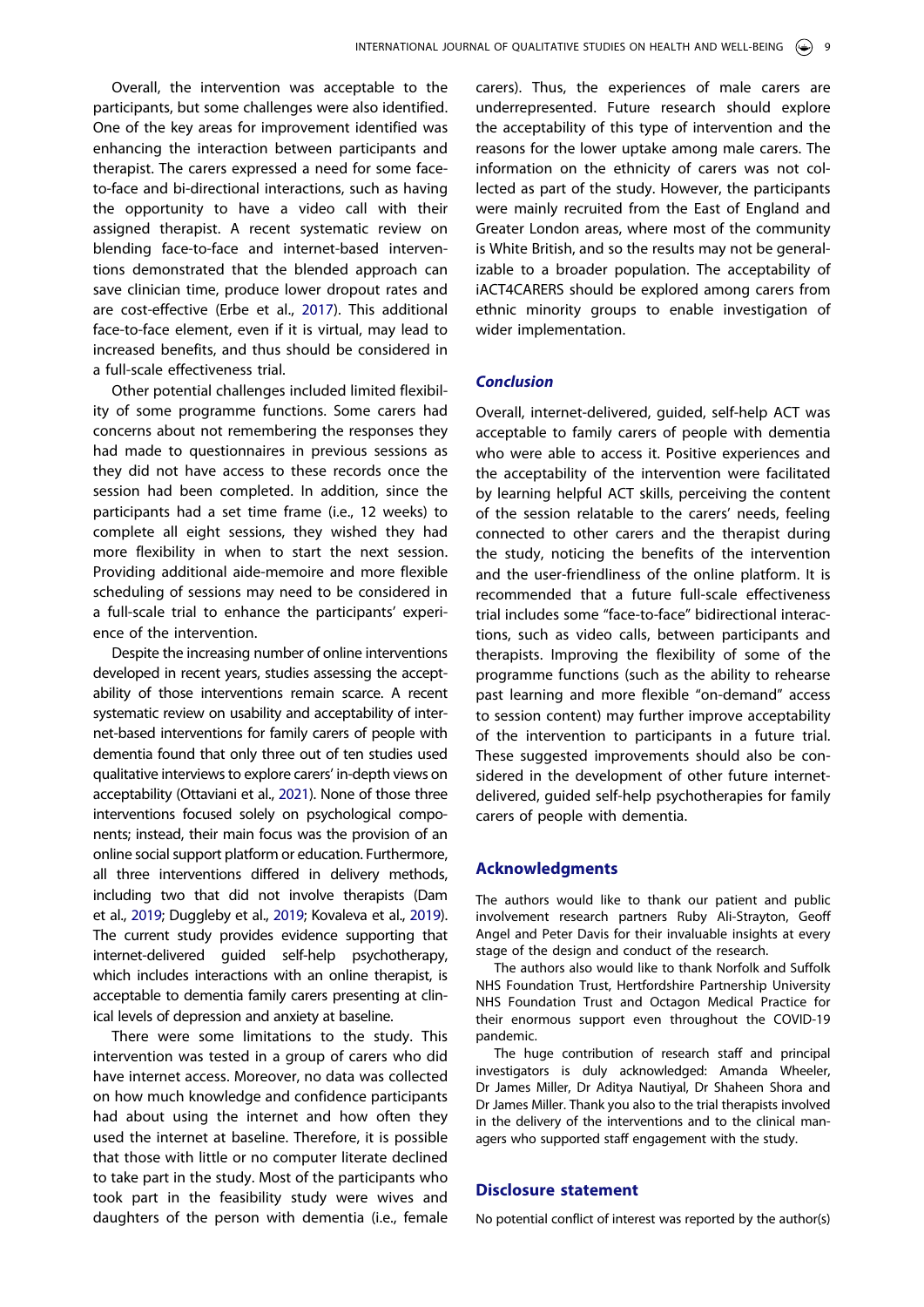## **Funding**

This project is funded by the National Institute for Health and Care Research (NIHR) under its Research for Patient Benefit (RfPB) Programme (Grant Reference Number PB-PG -0418-20001). The views expressed are those of the author- (s) and not necessarily those of the NIHR or the Department of Health and Social Care.

## **Notes on contributors**

*Milena Contreras* is a Postdoctoral Researcher at the School of Philosophy, Psychology and Language Sciences, University of Edinburgh. Her research areas include dementia care, family carers, mental capacity in people with motor neurone disease, and later life mental health. She has a particular interest in the role of psychological flexibility, the primary treatment process within Acceptance and Commitment Therapy (ACT), in this population.

*Elien Van Hout* is a PhD Candidate at the School of Health Sciences, University of East Anglia. Her research areas include dementia care, family carers, sexology and methodology – particularly qualitative methods. She has a particular interest in family dynamics, communication, loneliness, and well-being in this population.

*Morag Farquhar* is Professor of Palliative Care Research at the School of Health Sciences, University of East Anglia. Her research areas include informal carers, palliative care, breathlessness in advanced disease, older people, and methodology – particularly the development and testing of interventions and mixed methods.

*Lance M McCracken* is a Professor of Clinical Psychology, at the Department of Psychology, Uppsala University in Sweden. For much of his career, he has researched chronic pain and its treatment via clinic-based research focused on developing psychological and interdisciplinary methods. Much of his research has focused mainly on psychological flexibility and Acceptance and Commitment Therapy (ACT).

*Rebecca L Gould* is an Associate Professor at the Division of Psychiatry, University College London. Her research focuses on evaluating psychological interventions such as Acceptance and Commitment Therapy and mindfulnessbased therapies for older people with mental health conditions, people with neurodegenerative diseases and their carers, and people with physical health conditions.

*Michael Hornberger* is a Professor of Applied Dementia Research at the Norwich Medical School. His research focuses on improving diagnosis, disease progression tracking and symptom management in dementia.

*Erica Richmond* is a Clinical Psychologist at the Norfolk and Suffolk NHS Foundation Trust, Older People's Community Team. She has extensive experience in working with older people, people with dementia and their carers, and implementing Acceptance and Commitment Therapy and CBTbased therapies.

*Naoko Kishita* is an Associate Professor in Dementia and Complexity in Later Life at the School of Health Sciences, University of East Anglia. Her research areas include dementia care, family carers, older people, and later life mental health. Her research focuses on evaluating psychological interventions such as Acceptance and Commitment Therapy for this population, with a particular interest in the use of technology to improve accessibility and equality of opportunities for care.

#### **Data availability statement**

The data are not publicly available due to their containing information that could compromise the privacy of research participants.

### **ORCID**

Elien Van Hout http://orcid.org/0000-0002-2956-7575 Morag Farquhar **b** http://orcid.org/0000-0001-7991-7679 Lance M McCracken **http://orcid.org/0000-0002-9734-**0153

Naoko Kishita **http://orcid.org/0000-0001-8453-2714** 

#### **References**

- <span id="page-10-2"></span>A-Tjak, J., Davis, M. L., Morina, N., Powers, M. B., Smits, J. A., & Emmelkamp, P. M. ([2015](#page-2-0)). A meta-analysis of the efficacy of acceptance and commitment therapy for clinically relevant mental and physical health problems. *Psychotherapy and Psychosomatics*, *84*(1), 30–36. [https://](https://doi.org/10.1159/000365764) [doi.org/10.1159/000365764](https://doi.org/10.1159/000365764)
- <span id="page-10-1"></span>Alzheimer's Society,. ([2017](#page-1-2)). *Turning up the volume: Unheard voices of people with dementia*. [https://www.alzheimers.](https://www.alzheimers.org.uk/sites/default/files/pdf/turning_up_the_volume_unheard_voices_of_people_with_dementia.pdf) [org.uk/sites/default/files/pdf/turning\\_up\\_the\\_volume\\_](https://www.alzheimers.org.uk/sites/default/files/pdf/turning_up_the_volume_unheard_voices_of_people_with_dementia.pdf)  [unheard\\_voices\\_of\\_people\\_with\\_dementia.pdf](https://www.alzheimers.org.uk/sites/default/files/pdf/turning_up_the_volume_unheard_voices_of_people_with_dementia.pdf)
- <span id="page-10-7"></span>Alzheimer's Society,. [\(2020](#page-8-0)). *The impact of COVID-19 on people affected by dementia*. [https://www.alzheimers.org.uk/sites/](https://www.alzheimers.org.uk/sites/default/files/2020-08/The_Impact_of_COVID-19_on_People_Affected_By_Dementia.pdf) [default/files/2020-08/The\\_Impact\\_of\\_COVID-19\\_on\\_](https://www.alzheimers.org.uk/sites/default/files/2020-08/The_Impact_of_COVID-19_on_People_Affected_By_Dementia.pdf)  [People\\_Affected\\_By\\_Dementia.pdf](https://www.alzheimers.org.uk/sites/default/files/2020-08/The_Impact_of_COVID-19_on_People_Affected_By_Dementia.pdf)
- <span id="page-10-5"></span>Berry, N., Lobban, F., Emsley, R., & Bucci, S. [\(2016](#page-8-1)). Acceptability of interventions delivered online and through mobile phones for people who experience severe mental health problems: A systematic review. *Journal of Medical Internet Research*, *18*(5), e121. <https://doi.org/10.2196/jmir.5250>
- <span id="page-10-4"></span>Braun, V., & Clarke, V. [\(2021\)](#page-4-1). One size fits all? What counts as quality practice in (reflexive) thematic analysis? *Qualitative Research in Psychology*, *18*(3), 328–352. <https://doi.org/10.1080/14780887.2020.1769238>
- <span id="page-10-3"></span>Brown, M., Glendenning, A., Hoon, A. E., & John, A. [\(2016\)](#page-2-1). Effectiveness of web-delivered acceptance and commitment therapy in relation to mental health and well-being: A systematic review and meta-analysis. *Journal of Medical Internet Research*, *18*(8), e221. [https://doi.org/10.2196/](https://doi.org/10.2196/jmir.6200) [jmir.6200](https://doi.org/10.2196/jmir.6200)
- <span id="page-10-0"></span>Collins, R. N., & Kishita, N. [\(2020\)](#page-1-3). Prevalence of depression and burden among informal care-givers of people with dementia: A meta-analysis. *Ageing and Society*, *40*(11), 2355–2392. <https://doi.org/10.1017/S0144686X19000527>
- <span id="page-10-6"></span>Contreras, M., Mioshi, E., & Kishita, N. ([2021](#page-8-2)). What are the educational and support needs of families looking after someone in the early stages of Alzheimer's disease? A qualitative retrospective approach. *Health & Social Care in the Community*, Advance online publication. <https://doi.org/10.1111/hsc.13552>
- <span id="page-10-8"></span>Contreras, M., Van Hout, E., Farquhar, M., Gould, R. L., McCracken, L. M., Hornberger, M., Richmond, E., & Kishita, N. ([2021](#page-8-3)). Therapists' perceptions and acceptability of providing internet-delivered guided self-help acceptance and commitment therapy (ACT) for family carers of people with dementia (iACT4CARERS):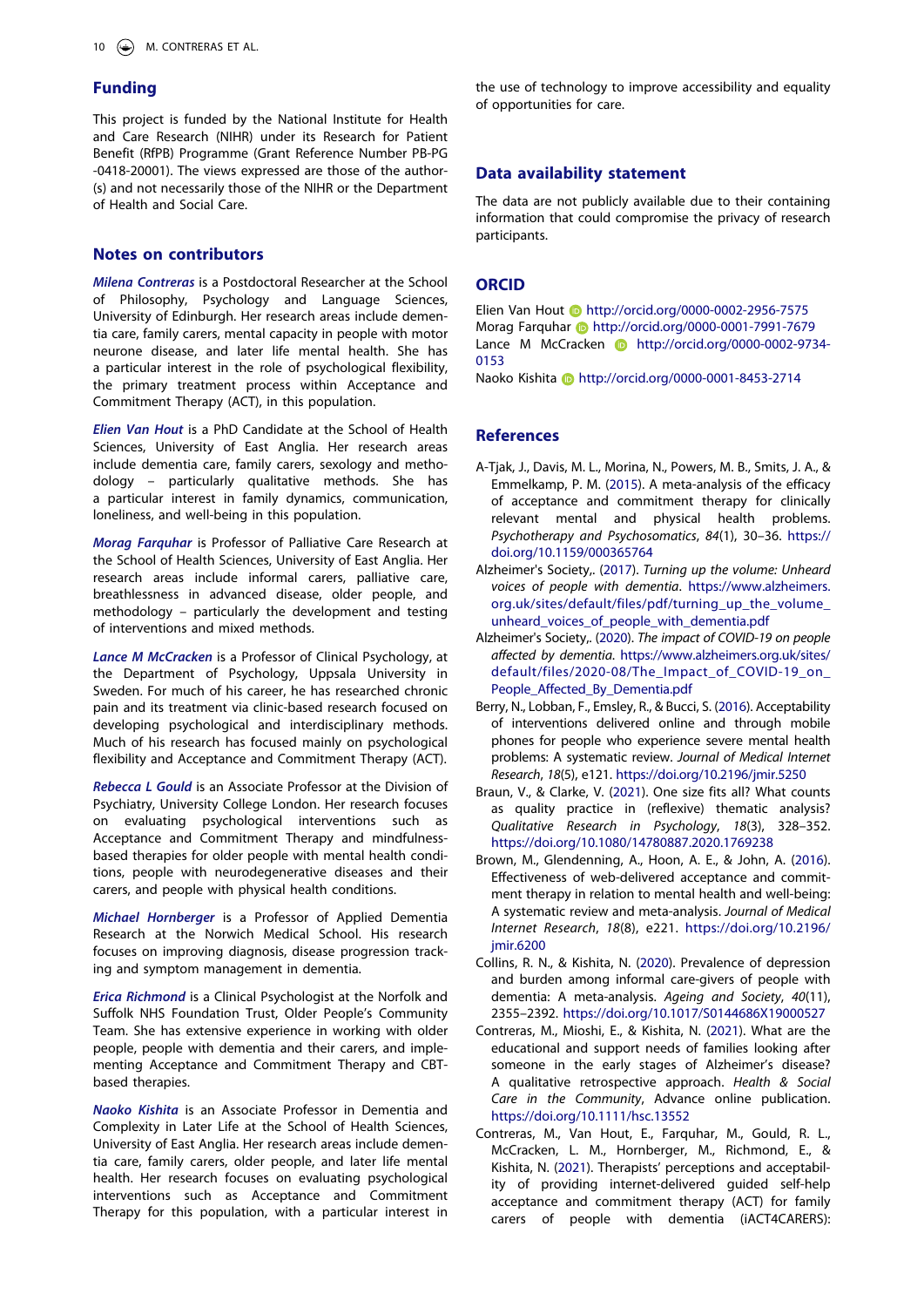A qualitative study. *The Cognitive Behaviour Therapist*, *14*, e38. [https://doi.org/10.1017/S1754470X21000337.](https://doi.org/10.1017/S1754470X21000337) .

- <span id="page-11-19"></span>Dam, A. E. H., Christie, H. L., Smeets, C. M. J., van Boxtel, M. P. J., Verhey, F. R. J., & de Vugt, M. E. ([2019](#page-9-0)). Process evaluation of a social support platform 'Inlife' for caregivers of people with dementia. *Internet Interventions*, *15*, 18–27. <https://doi.org/10.1016/j.invent.2018.09.002>
- <span id="page-11-20"></span>Duggleby, W., Ploeg, J., McAiney, C., Fisher, K., Jovel Ruiz, K., Ghosh, S., Peacock, S., Markle-Reid, M., Williams, A., Triscott, J., & Swindle, J. [\(2019\)](#page-9-0). A comparison of users and nonusers of a web-based intervention for carers of older persons with Alzheimer disease and related dementias: Mixed methods secondary analysis. *Journal of Medical Internet Research*, *21*(10), e14254–e14254. <https://doi.org/10.2196/14254>
- <span id="page-11-18"></span>Erbe, D., Eichert, H. C., Riper, H., & Ebert, D. D. ([2017](#page-9-1)). Blending face-to-face and internet-based interventions for the treatment of mental disorders in adults: Systematic review. *Journal of Medical Internet Research*, *19*(9), e306 doi:[10.2196/jmir.6588](https://doi.org/10.2196/jmir.6588).
- <span id="page-11-1"></span>Eska, K., Graessel, E., Donath, C., Schwarzkopf, L., Lauterberg, J., & Holle, R. ([2013](#page-1-4)). Predictors of institutionalization of dementia patients in mild and moderate stages: A 4-year prospective analysis. *Dementia and Geriatric Cognitive Disorders Extra*, *3*(1), 426–445. [https://](https://doi.org/10.1159/000355079)  [doi.org/10.1159/000355079](https://doi.org/10.1159/000355079)
- <span id="page-11-13"></span>Gallego-Alberto, L., Márquez-González, M., Romero-Moreno, R., Cabrera, I., & Losada, A. [\(2021\)](#page-8-4). Pilot study of a psychotherapeutic intervention for reducing guilt feelings in highly distressed dementia family caregivers (Innovative practice). *Dementia*, *20*(2), 759–769. [https://](https://doi.org/10.1177/1471301219886761)  [doi.org/10.1177/1471301219886761](https://doi.org/10.1177/1471301219886761)
- <span id="page-11-6"></span>Gloster, A. T., Walder, N., Levin, M. E., Twohig, M. P., & Karekla, M. [\(2020\)](#page-2-0). The empirical status of acceptance and commitment therapy: A review of meta-analyses. *Journal of Contextual Behavioral Science*, *18*, 181–192. <https://doi.org/10.1016/j.jcbs.2020.09.009>
- <span id="page-11-3"></span>Green, A. C., Hunt, C., & Stain, H. J. ([2012](#page-1-5)). The delay between symptom onset and seeking professional treatment for anxiety and depressive disorders in a rural Australian sample. *Social Psychiatry and Psychiatric Epidemiology*, *47*(9), 1475–1487. [https://doi.org/10.1007/](https://doi.org/10.1007/s00127-011-0453-x)  [s00127-011-0453-x](https://doi.org/10.1007/s00127-011-0453-x)
- <span id="page-11-2"></span>Guterman, E. L., Allen, I. E., Josephson, S. A., Merrilees, J. J., Dulaney, S., Chiong, W., Lee, K., Bonasera, S. J., Miller, B. L., & Possin, K. L. ([2019\)](#page-1-4). Association between caregiver depression and emergency department use among patients with dementia. *JAMA Neurology*, *76*(10), 1166–1173. [https://doi.](https://doi.org/10.1001/jamaneurol.2019.1820)  [org/10.1001/jamaneurol.2019.1820](https://doi.org/10.1001/jamaneurol.2019.1820)
- <span id="page-11-14"></span>Han, A., Yuen, H. K., Jenkins, J., & Yun Lee, H. ([2021](#page-8-5)). Acceptance and Commitment Therapy (ACT) guided online for distressed caregivers of persons living with dementia. *Clinical Gerontologist*, Advance online publication. [https://doi.org/10.1080/07317115.2021.](https://doi.org/10.1080/07317115.2021.1908475) [1908475](https://doi.org/10.1080/07317115.2021.1908475)
- <span id="page-11-7"></span>Hann, K. E. J., & McCracken, L. M. [\(2014\)](#page-2-2). A systematic review of randomized controlled trials of Acceptance and Commitment Therapy for adults with chronic pain: Outcome domains, design quality, and efficacy. *Journal of Contextual Behavioral Science*, *3*(4), 217–227. [https://](https://doi.org/10.1016/j.jcbs.2014.10.001)  [doi.org/10.1016/j.jcbs.2014.10.001](https://doi.org/10.1016/j.jcbs.2014.10.001)
- <span id="page-11-5"></span>Hayes, S. C., Levin, M. E., Plumb-Vilardaga, J., Villatte, J. L., & Pistorello, J. [\(2013\)](#page-2-3). Acceptance and commitment therapy and contextual behavioral science: Examining the progress of a distinctive model of behavioral and cognitive therapy. *Behavior Therapy*, *44*(2), 180–198. [https://doi.org/](https://doi.org/10.1016/j.beth.2009.08.002)  [10.1016/j.beth.2009.08.002](https://doi.org/10.1016/j.beth.2009.08.002)
- <span id="page-11-0"></span>Kaddour, L., & Kishita, N. ([2020](#page-1-6)). Anxiety in informal dementia carers: A meta-analysis of prevalence. *Journal of Geriatric Psychiatry and Neurology*, *33*(3), 161–172. <https://doi.org/10.1177/0891988719868313>
- <span id="page-11-10"></span>Kishita, N., Gould, R. L., Farquhar, M., Contreras, M., Van Hout, E., Losada, A., Cabrera, I., Hornberger, M., Richmond, E., & McCracken, L. M. ([2021](#page-2-4)). Internetdelivered guided self-help Acceptance and Commitment Therapy for family carers of people with dementia (iACT4CARERS): A feasibility study. *Aging & Mental Health*, Advance online publication. [https://doi.org/10.](https://doi.org/10.1080/13607863.2021.1985966) [1080/13607863.2021.1985966](https://doi.org/10.1080/13607863.2021.1985966)
- <span id="page-11-21"></span>Kovaleva, M., Blevins, L., Griffiths, P. C., & Hepburn, K. [\(2019\)](#page-9-0). An online program for caregivers of persons living with dementia: Lessons learned. *Journal of Applied Gerontology*, *38*(2), 159–182. [https://doi.org/10.1177/](https://doi.org/10.1177/0733464817705958)  [0733464817705958](https://doi.org/10.1177/0733464817705958)
- <span id="page-11-11"></span>Kroenke, K., Spitzer, R. L., & Williams, J. B. [\(2001\)](#page-3-1). The PHQ-9: Validity of a brief depression severity measure. *Journal of General Internal Medicine*, *16*(9), 606–613. [https://doi.org/](https://doi.org/10.1046/j.1525-1497.2001.016009606.x) [10.1046/j.1525-1497.2001.016009606.x](https://doi.org/10.1046/j.1525-1497.2001.016009606.x)
- <span id="page-11-17"></span>Kuso, S., Nitsch, M., Zeiler, M., Simek, M., Adamcik, T., Dey, M., Berger, T., Krieger, T., Weisel, K. K., Zarski, A.-C., Ebert, D. D., Schaub, M. P., Moser, C. T., Botella, C., Baños, R., Herrero, R., Etchemendy, E., Nacke, B., Beintner, I., ... Waldherr, K. [\(2021\)](#page-8-6). Stakeholders' views on online interventions to prevent common mental health disorders in adults implemented into existing healthcare systems in Europe. *European Journal of Public Health*, *31*(Suppl. Suppl.\_1), i55–i63. [https://doi.org/10.](https://doi.org/10.1093/eurpub/ckab043) [1093/eurpub/ckab043](https://doi.org/10.1093/eurpub/ckab043)
- <span id="page-11-4"></span>Lappalainen, P., Pakkala, I., Lappalainen, R., & Nikander, R. [\(2021](#page-1-7)). Supported web-based Acceptance and Commitment Therapy for older family caregivers (CareACT) compared to usual care. *Clinical Gerontologist*, Advance online publication. [https://doi.](https://doi.org/10.1080/07317115.2021.1912239) [org/10.1080/07317115.2021.1912239](https://doi.org/10.1080/07317115.2021.1912239)
- <span id="page-11-16"></span>Lauritzen, J., Pedersen, P. U., Sørensen, E. E., & Bjerrum, M. B. [\(2015](#page-8-2)). The meaningfulness of participating in support groups for informal caregivers of older adults with dementia: A systematic review. *JBI Database of Systematic Reviews and Implementation Reports*, *13*(6), 373–433. [https://doi.](https://doi.org/10.11124/01938924-201513060-00018) [org/10.11124/01938924-201513060-00018](https://doi.org/10.11124/01938924-201513060-00018)
- <span id="page-11-15"></span>Lloyd, J., Muers, J., Patterson, T. G., & Marczak, M. [\(2019\)](#page-8-4). Self-compassion, coping strategies, and caregiver burden in caregivers of people with dementia. *Clinical Gerontologist*, *42*(1), 47–59. [https://doi.org/10.1080/](https://doi.org/10.1080/07317115.2018.1461162)  [07317115.2018.1461162](https://doi.org/10.1080/07317115.2018.1461162)
- <span id="page-11-8"></span>Losada, A., Márquez-González, M., Romero-Moreno, R., Mausbach, B. T., López, J., Fernández-Fernández, V., & Nogales-González, C. [\(2015](#page-2-5)). Cognitive–Behavioral Therapy (CBT) versus Acceptance and Commitment Therapy (ACT) for dementia family caregivers with significant depressive symptoms: Results of a randomized clinical trial. *Journal of Consulting and Clinical Psychology*, *83*(4), 760–772 [https://](https://doi.org/10.1037/ccp0000028) [doi.org/10.1037/ccp0000028](https://doi.org/10.1037/ccp0000028).
- <span id="page-11-12"></span>Márquez-González, M., Losada, A., & Romero-Moreno, R. [\(2014\)](#page-8-7). Acceptance and commitment therapy with dementia care-givers. In N. Pachana & K. Laidlaw (Eds.), *The Oxford handbook of clinical geropsychology*. Oxford University Press 658–674 . [https://doi.org/10.](https://doi.org/10.1093/oxfordhb/9780199663170.013.017) [1093/oxfordhb/9780199663170.013.017](https://doi.org/10.1093/oxfordhb/9780199663170.013.017)
- <span id="page-11-9"></span>Márquez-González, M., Romero-Moreno, R., Cabrera, I., Olmos, R., Pérez-Miguel, A., & Losada, A. [\(2020\)](#page-2-6). Tailored versus manualized interventions for dementia caregivers: The functional analysis-guided modular intervention. *Psychology and Aging*, *35*(1), 41–54. <https://doi.org/10.1037/pag0000412>